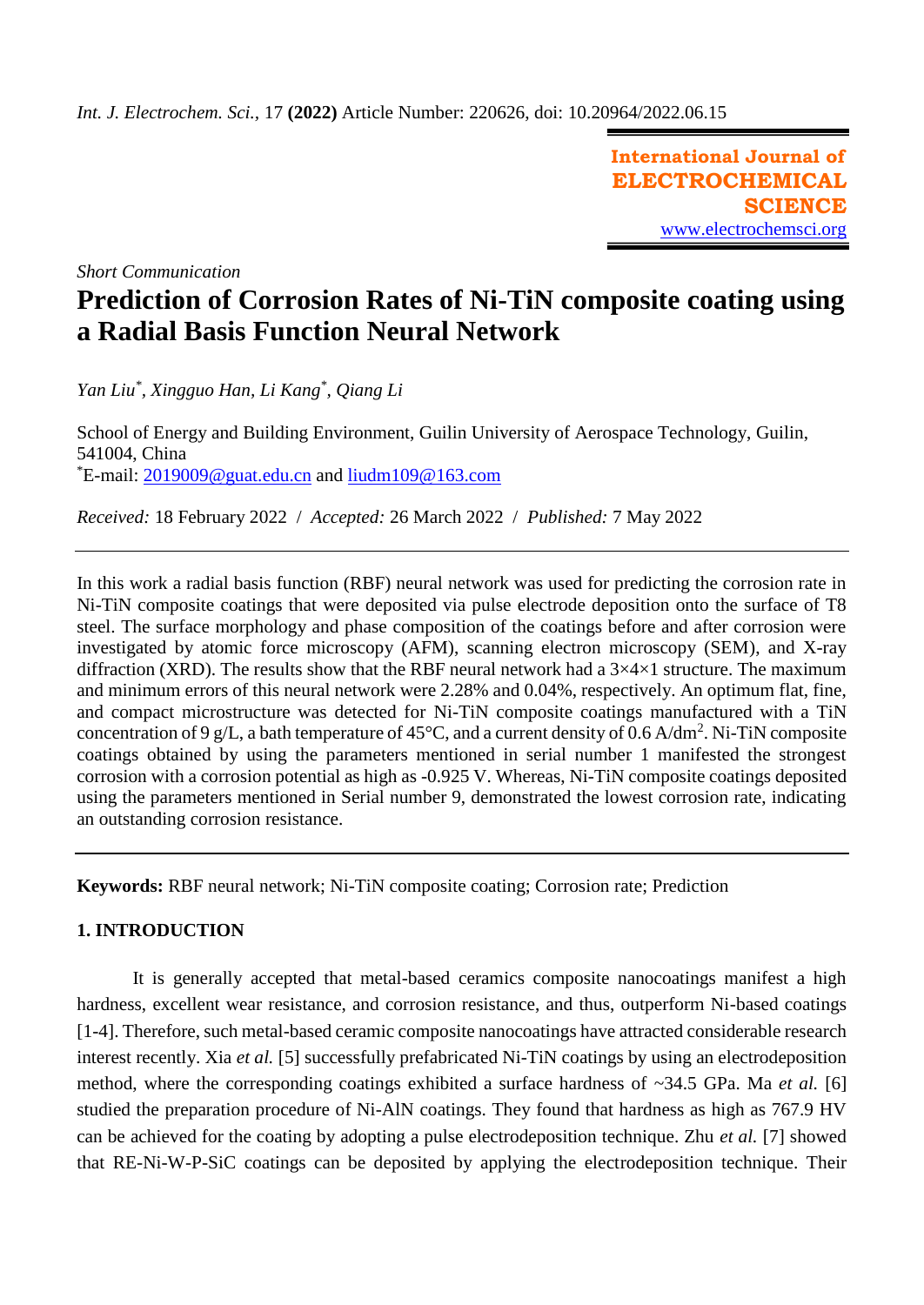results revealed that the deposition rate was primarily determined by the duty ratio and the pulse frequency. In our previous study, we utilized a backward propagation model for calculating the microhardness of Ni-TiN coatings [8]. This work is based on the prediction of the corrosion rates of Ni-TiN composite coatings by using a radial basis function model.

RBF (Radial basis function) neural networks are efficient feed-forward neural networks, which possess a simple structure and fast training speed. At present, RBF neural networks have been applied to predict the performance of nanocoatings by utilizing their self-learning function, associative storage function, and their capability to rapidly search for the optimal solution. For instance, Liu *et al.* [9] reported that the performance of Fe-Cu coatings can be successfully predicted using an RBF neural network. They discovered that the sputtering time had little influence on the properties of the coating. Yuan *et al.* [10] applied the RBF neural network for calculating the deposition efficiency of metal coatings. Their results indicated that the RBF neural network could predict the deposition efficiency rather accurately.

Although many studies on metal-based ceramic composite nanocoatings and the use of RBF neural networks have been published, there are only a few reports concerning the prediction of the corrosion rates of Ni-TiN composite coatings by using RBF neural networks. The novelties of this work can be summarized as follows: (1) A RBF neural network was established for predicting the corrosion rates of Ni-TiN composite coatings. (2) The orthogonal experimental data were used for establishing the RBF neural network model. (3) The prediction errors of this RBF model have also been discussed in this work. In addition, the surface morphology and phase composition of the coatings before and after corrosion were analyzed by scanning electron microscopy (SEM), X-ray diffractometer (XRD), and electrochemical measurements.

## **2. EXPERIMENTAL**

#### *2.1 Preparation*

T8 steel substrates with a size of 20mm×10mm×2mm were used as the cathode. Pure nickel plates with a size of 20mm×20mm×2mm were employed as the anode. Before electroplating, the T8 steel substrate and Ni plates were polished using 200, 400, 600, and 800 sandpapers, respectively. Next, the T8 steel substrate and Ni plates were disposed of for the removal of oil and activation. Finally, the Ni-TiN composite coatings were deposited by pulsed-current electrodeposition onto the surface of the T8 steel substrates. The parameters concerning the chemical and plating processes for the prefabrication of the Ni-TiN composite coatings have been shown in Table 1.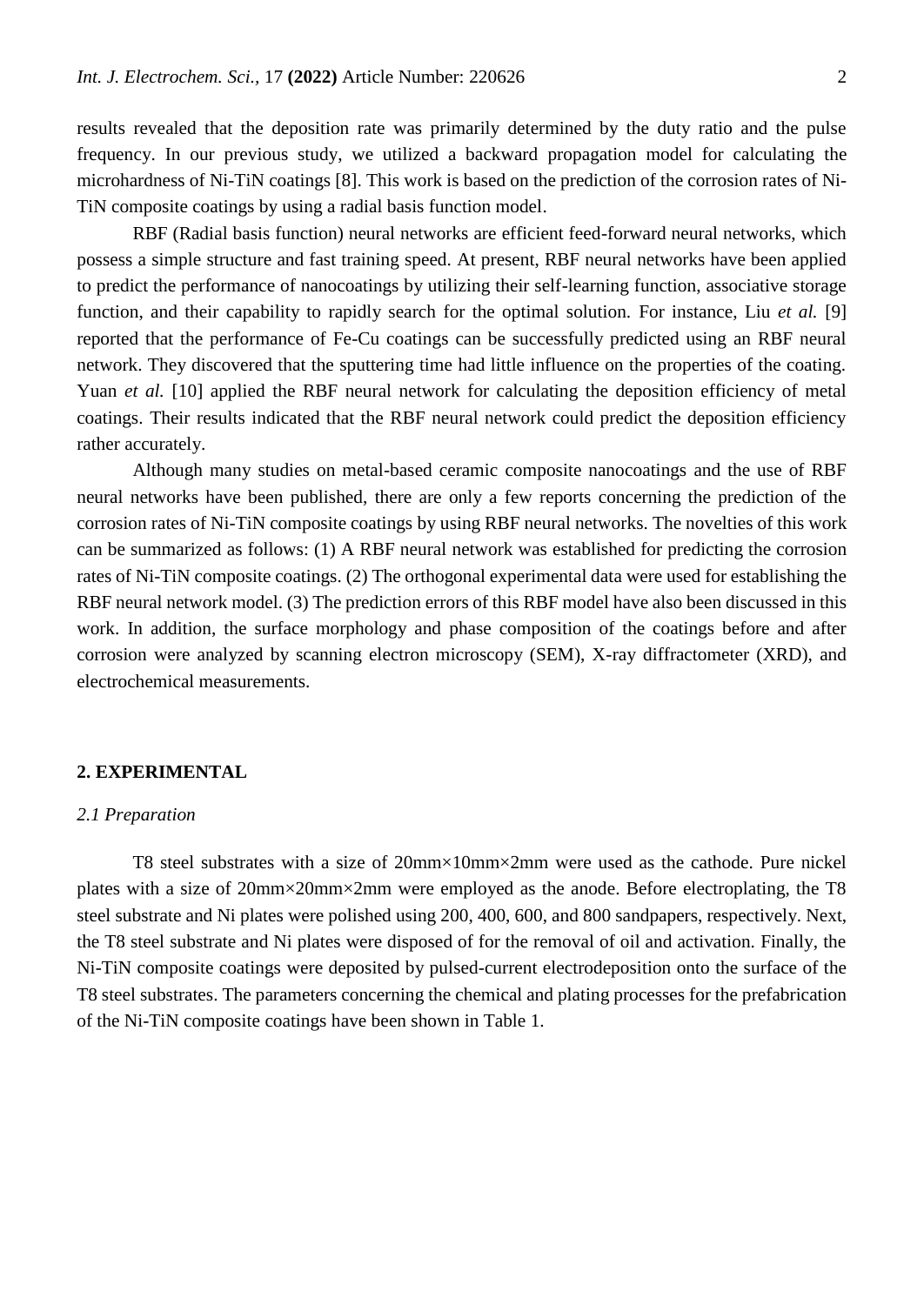| Reagents                | Parameters                    |
|-------------------------|-------------------------------|
| $NiSO_4.6H_2O$          | $250$ g/L                     |
| $NiCl2·6H2O$            | 30 g/L                        |
| $H_3BO_3$               | 20 g/L                        |
| $C_{12}H_{25}SO_4Na$    | $0.1$ g/L                     |
| TiN concentration       | $3 - 12$ g/L                  |
| Electrolyte temperature | 45~60°C                       |
| Duty cycle              | 50%                           |
| Current density         | $0.2 - 0.8$ A/dm <sup>2</sup> |
| Plating time            | $45 \text{ min}$              |
|                         |                               |

**Table 1.** Reagents and plating parameters for prefabricating Ni-TiN composite coatings.

#### *2.2 Corrosion experiment*

The samples coated with Ni-TiN composite were corroded in a 2.5% NaCl solution at 25°C for 2 h. Afterward, the samples were rinsed with distilled water and acetone. The corrosion losses of the Ni-TiN composite coatings were weighed by using an XSE105 microelectronic balance (precision 0.01 mg), and the corrosion rates were calculated according to Equation (1).

$$
V = \frac{M}{S \times T} \tag{1}
$$

where *V* represents the corrosion rate of the coating  $(mg/(mm^2 \cdot h))$ , *M* represents the corrosion loss (mg), *S* represents the surface area of the coatings ( $mm<sup>2</sup>$ ), and *T* represents the corrosion time (h).

The surface structure and corrosion morphology of the Ni-TiN composite coatings were analyzed by scanning electron microscope (SEM, S3400), and the phase composition was determined by X-ray diffractometer (XRD, XRD-7000).

The electrochemical corrosion characteristics of Ni-TiN composite coatings were measured using a CS350 electrochemical instrument (Wuhan Corrtest Instrument Co., Ltd, China) in a 0.4 M NaCl solution at room temperature. A three-electrode system was used, with a saturated calomel electrode (SCE) acting as the reference electrode, the platinum plate acting as the auxiliary electrode, and the Ni-TiN composite coatings acting as the working electrode. Potentiodynamic polarization curves were collected under a corrosion potential of 2 V to -2 V at a scanning rate of 1 mV/s.

### *2.3 Orthogonal experiment*

It had been reported previously that the TiN concentration, electrolyte temperature, and current density generally have a significant influence on the corrosion rates of Ni-TiN composite coatings [11]. Therefore, these parameters were selected as the main factors for the design of an orthogonal experiment. A  $L_9(4^3)$  table was chosen as the orthogonal experiment table according to the conventional orthogonal design [12]. The experimental results for the deposition of Ni-TiN composite coatings have been shown in Table 2.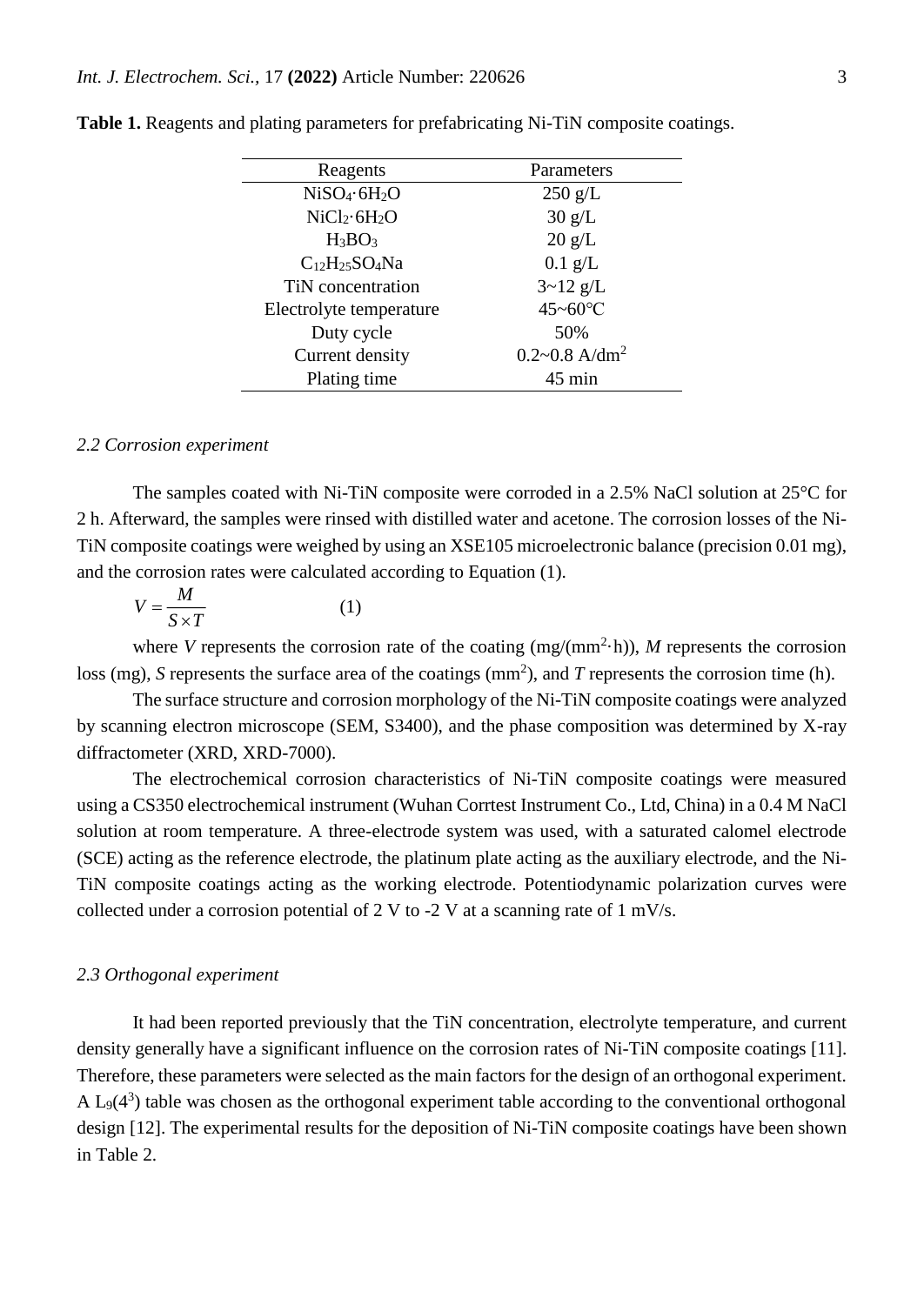|  |  |  |  | <b>Table 2.</b> Results of orthogonal experiment |
|--|--|--|--|--------------------------------------------------|
|--|--|--|--|--------------------------------------------------|

| Serial         | <b>TiN</b>         | Electrolyte     | Current             |
|----------------|--------------------|-----------------|---------------------|
| number         | concentration      | temperature     | density             |
|                | $(g \cdot L^{-1})$ | $({}^{\circ}C)$ | $(A \cdot dm^{-2})$ |
| $\mathbf{1}$   | 3                  | 45              | 0.2                 |
| $\overline{2}$ | 3                  | 50              | 0.4                 |
| 3              | 3                  | 55              | 0.6                 |
| $\overline{4}$ | 3                  | 60              | 0.8                 |
| 5              | 6                  | 45              | 0.4                 |
| 6              | 6                  | 50              | 0.2                 |
| 7              | 6                  | 55              | 0.8                 |
| 8              | 6                  | 60              | 0.6                 |
| 9              | 9                  | 45              | 0.6                 |
| 10             | 9                  | 50              | 0.8                 |
| 11             | 9                  | 55              | 0.2                 |
| 12             | 9                  | 60              | 0.4                 |
| 13             | 12                 | 45              | 0.8                 |
| 14             | 12                 | 50              | 0.6                 |
| 15             | 12                 | 55              | 0.4                 |
| 16             | 12                 | 60              | 0.2                 |

#### **3. RESULTS AND DISCUSSION**

#### *3.1 Establishment of the RBF neural network*

RBF neural networks have been reported to exhibit excellent performance in terms of the approximation and global optimal characteristics [13]. The structure of the RBF neural network is displayed in Fig. 1. The RBF neural network used in this work consisted of three layers: an input layer, a hidden layer, and an output layer.

The TiN particle concentration, bath temperature, and current density were taken as the input layer of the RBF neural network, whereas the corrosion rate of the Ni-TiN composite coatings was taken as the output layer.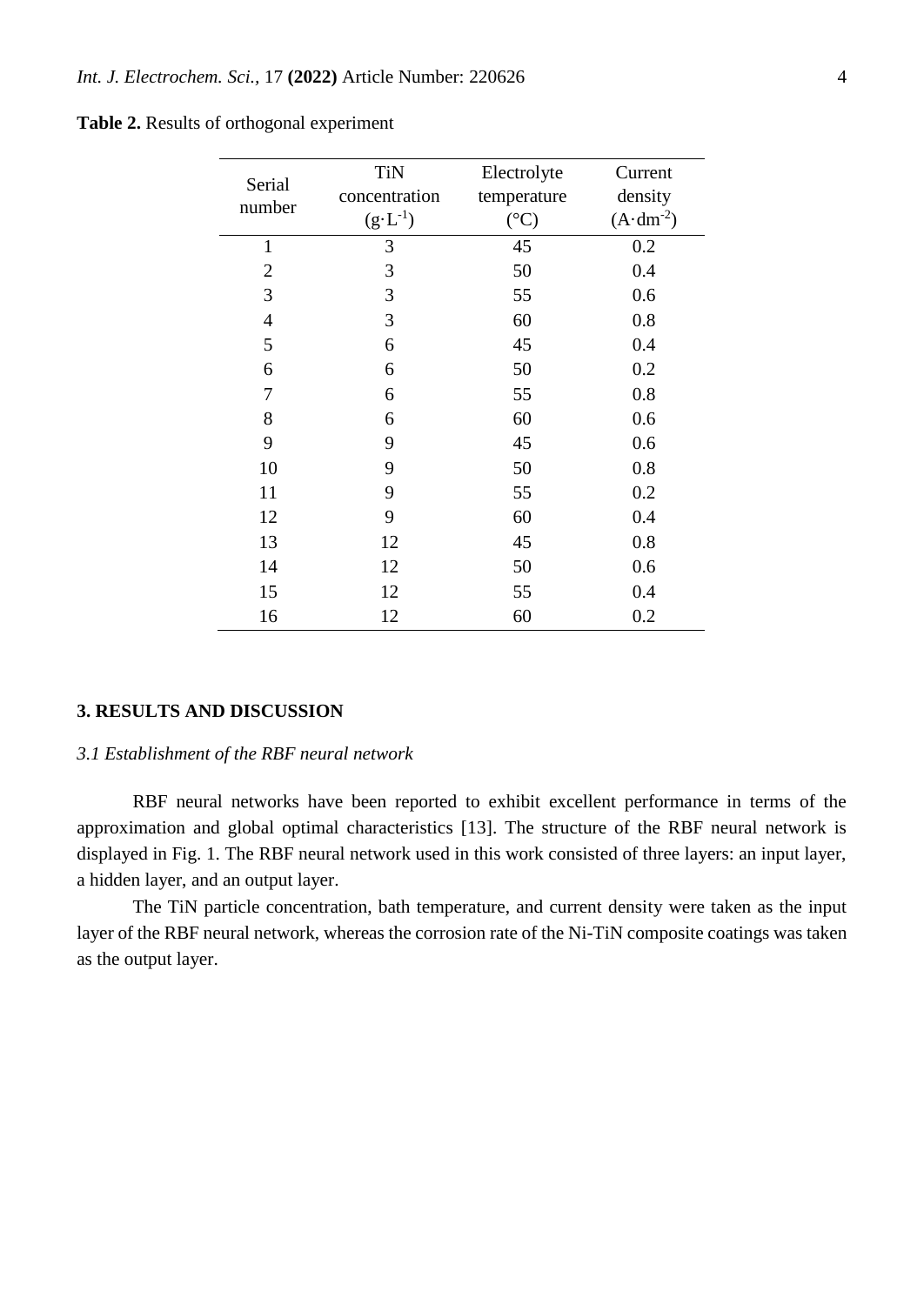

**Figure 1.** Schematic diagram of the RBF neural network

#### *3.2 Training process of the RBF neural network*

The training process of the RBF neural network is described as follows: First, the data in Table 2 were normalized using Equation (2). Secondly, the traingdx function was employed as the training function, and the linear function was taken as the hidden layer. The learning times and learning rate were set at 5000 and 0.02, respectively whereas the training accuracy was kept at  $1\times10^{-5}$ . The training process of the RBF neural network has been presented in Fig. 2. When 4 hidden layers were used, the number of training steps was 3820. However, the training steps were 4560 and 5000 when 3 and 5 hidden layers were employed, respectively. It was, therefore, concluded that the RBF neural network should contain 4 hidden layers with an overall network structure of  $3\times4\times1$ . Finally, the post-normalized data was calculated using Equation (3).

$$
X_{i} = \frac{X - X_{\min}}{X_{\max} - X_{\min}} \tag{2}
$$
  

$$
X = X_{\min} + (X_{\max} - X_{\min}) \times X_{i} \tag{3}
$$

where *X* and *X<sup>i</sup>* represent pre- and post-normalized data, and *Xmax* and *Xmin* represent maximum and minimum values of the original data.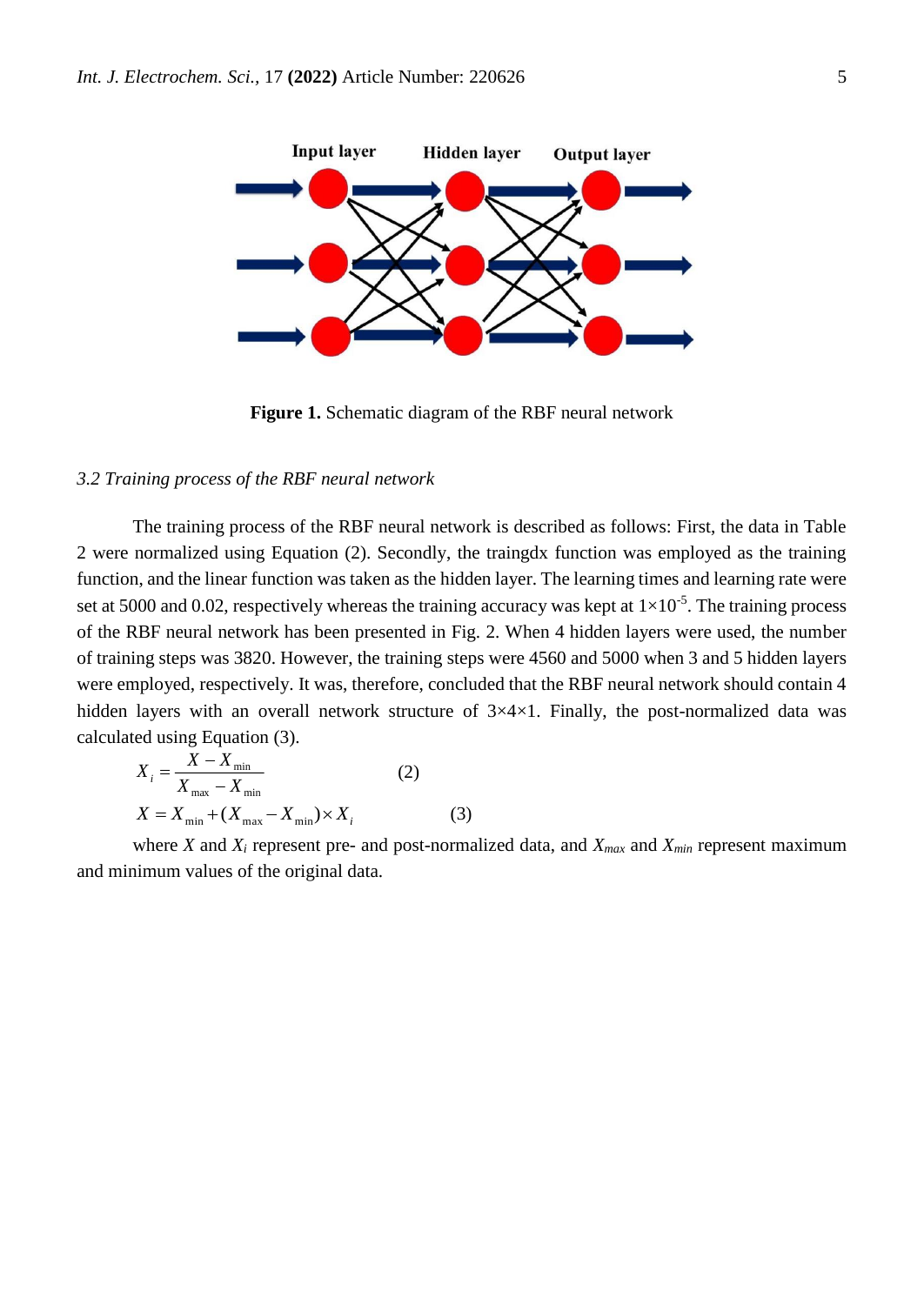

**Figure 2.** Training process of the RBF neural network

#### *3.3 Predicted results from the RBF neural network*

Table 3 and Fig. 3 show the results from the RBF neural network, and the agreement of results between experimental and predicted values. The fitting value (*R*) for the RBF neural network employed was 0.9981, indicating that the RBF neural network used was suitable for predicting the corrosion rates of Ni-TiN composite coatings. In addition, the maximum and minimum errors of this neural network were 2.28% and 0.04%, respectively. This result implies that the RBF neural network employed here for predicting the corrosion rate of Ni-TiN composite coatings had an exceptionally high level of accuracy.

It has also been deduced from Table 3 that the minimum corrosion rate of Ni-TiN composite coatings was  $3.214 \text{ mg/(mm}^2 \cdot h)$ , and the serial number corresponding to the plating parameters employed was 9. Hence, the parameters for preparing Ni-TiN composite coatings are the following: a TiN concentration of 9 g/L, an electrolyte temperature equivalent to 45°C, and a current density of 0.6  $A/dm<sup>2</sup>$ . In addition, the predicted corrosion rate of the coating obtained using the parameters listed in serial number 9 was 3.335 mg/(mm<sup>2</sup> $\cdot$ h), whereas the relative error was 0.04%. However, when the minimum predicted corrosion rate was  $3.203 \text{ mg/(mm}^2 \cdot \text{h})$ , the relative error was up to 0.96%.

| Serial number | Experimental value<br>(Corrosion rate,<br>$mg \cdot (mm^{-2} \cdot h^{-1}))$ | Prediction value<br>(Corrosion rate,<br>$mg \cdot (mm^{-2} \cdot h^{-1}))$ | Relative error $(\%)$ |
|---------------|------------------------------------------------------------------------------|----------------------------------------------------------------------------|-----------------------|
|               | 3.629                                                                        | 3.546                                                                      | 2.28                  |
|               | 3.586                                                                        | 3.551                                                                      | 0.97                  |
|               | 3.231                                                                        | 3.367                                                                      | 1.08                  |
|               | 3.478                                                                        | 3.445                                                                      | 0.95                  |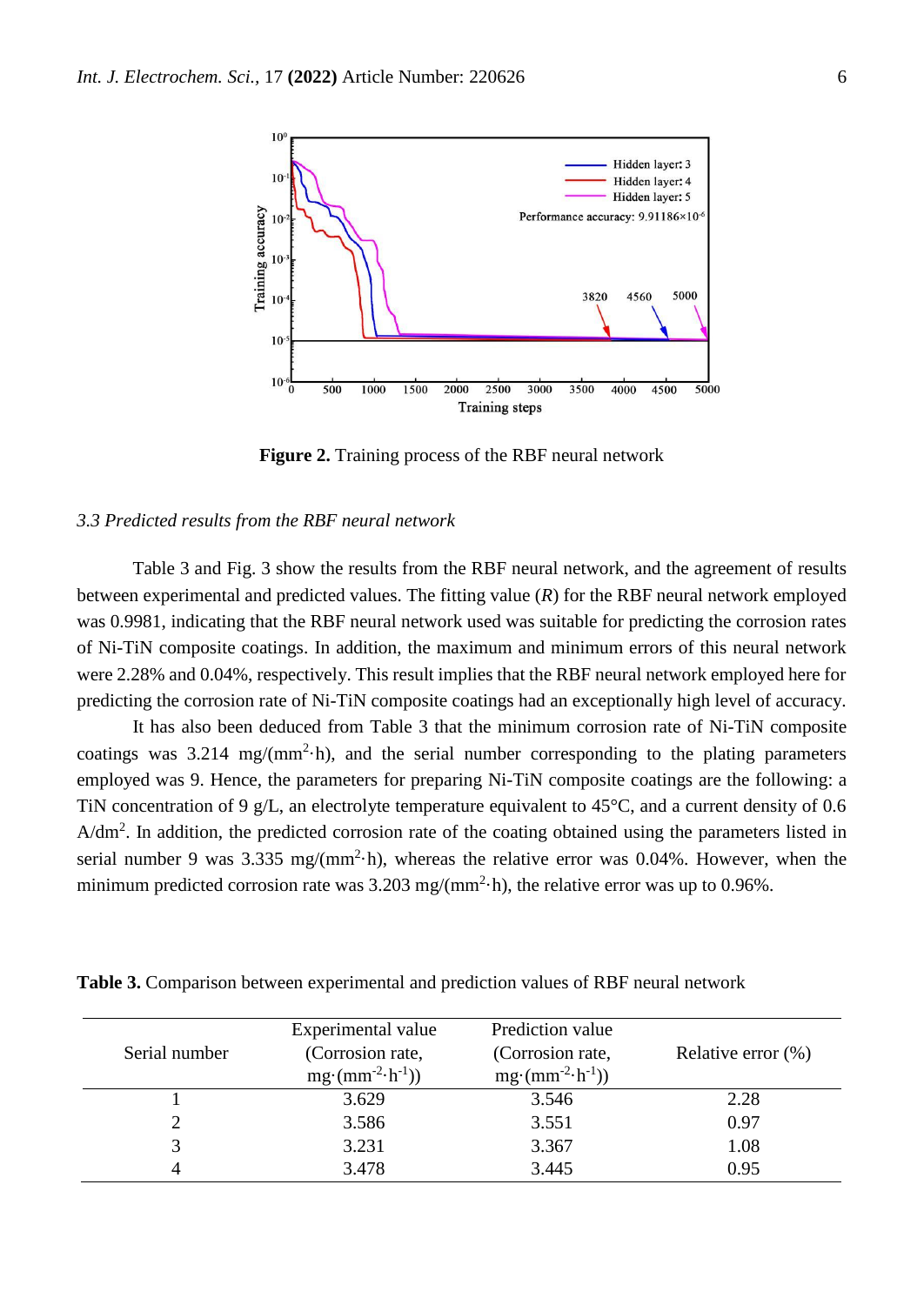| 5  | 3.369 | 3.412 | 1.28 |
|----|-------|-------|------|
| 6  | 3.304 | 3.666 | 0.32 |
|    | 3.647 | 3.602 | 1.23 |
| 8  | 3.486 | 3.513 | 0.77 |
| 9  | 3.214 | 3.335 | 0.04 |
| 10 | 3.265 | 3.203 | 0.96 |
| 11 | 3.223 | 3.256 | 1.27 |
| 12 | 3.236 | 3.209 | 0.83 |
| 13 | 3.289 | 3.332 | 1.31 |
| 14 | 3.315 | 3.515 | 1.12 |
| 15 | 3.621 | 3.588 | 0.91 |
| 16 | 3.322 | 3.291 | 0.93 |

*Int. J. Electrochem. Sci.,* 17 **(2022)** Article Number: 220626 7



**Figure 3.** Fitting results between experimental and prediction values of RBP neural network

## *3.4 Characterization*

To examine the results predicted from the RBF neural network, the parameters listed in serial numbers 1 and 9 were employed for manufacturing Ni-TiN composite coatings. The two sets of parameters were chosen based on the maximum and minimum experimental corrosion rates of Ni-TiN composite coatings. Fig. 4 shows the SEM images of Ni-TiN composite coatings obtained by using pulsed-current electrode deposition. A large surface undulation, coarse grain, and irregular microstructure emerged in the Ni-TiN composite coating, when a TiN concentration of 3 g/L was used, the bath temperature was kept at  $45^{\circ}$ C, and a current density of 0.2 A/dm<sup>2</sup> was employed. However, a flat, fine, and compact microstructure was observed in the Ni-TiN composite coating manufactured using a TiN concentration of 9 g/L, a bath temperature of 45 $^{\circ}$ C, and a current density of 0.6 A/dm<sup>2</sup>. It was thus concluded that the appropriate choice of the process parameters can effectively inhibit the growth of Ni grains and promote the uniform distribution of TiN particles in coatings, resulting in the outstanding surface quality of Ni-TiN composite coatings [14].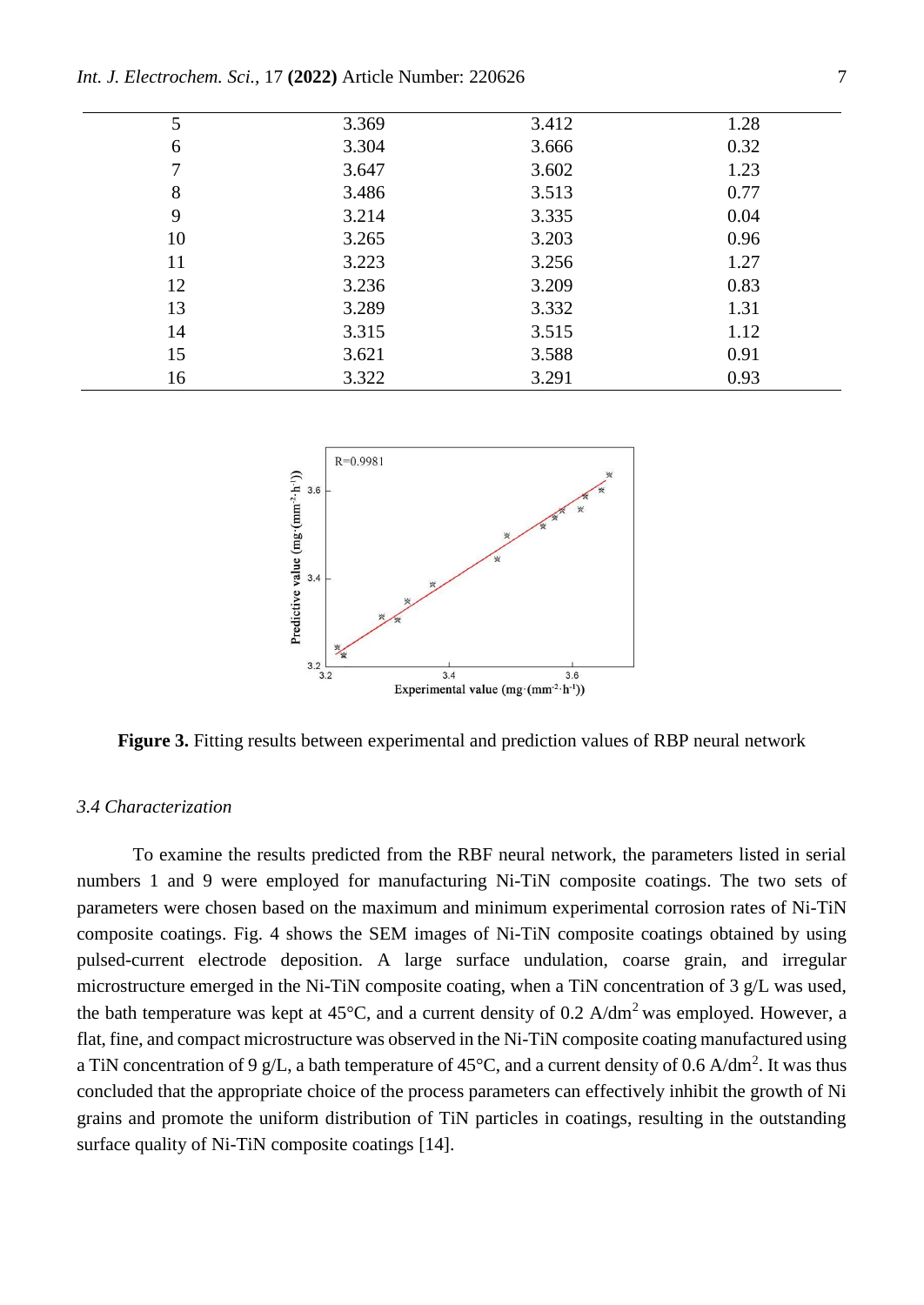

**Figure 4.** Surface morphologies of Ni-TiN composite coatings deposited at different parameters: (a) Serial number 1 (TiN concentration 3 g/L, bath temperature  $45^{\circ}$ C, current density 0.2 A/dm<sup>2</sup>, duty cycle 50%, plating time 45 min), (b) Serial number 9 (TiN concentration 9 g/L, bath temperature 45 $\rm{^{\circ}C}$ , current density 0.6 A/dm<sup>2</sup>, duty cycle 50%, plating time 45 min).

Fig. 5 shows the XRD patterns of Ni-TiN composite coatings. Ni and TiN phases were identified separately, in addition to the phase of the Ni-TiN composite coatings. The diffraction peak intensities from the TiN particles in the Ni-TiN composite coating deposited using the parameters mentioned in Serial number 9, were higher than that of the Ni-TiN composite coating obtained by using Serial number 1 parameters. In addition, the diffraction peak intensities of Ni grains in Ni-TiN composite coating deposited using the parameters listed in Serial number 9 parameters were lower and wider than that for Serial number 1 parameters, thereby indicating a finer microstructure obtained with Serial number 9 parameters. These results corroborate very well with SEM observations.



**Figure 5.** XRD patterns of Ni-TiN composite coatings deposited at different parameters: (a) Serial number 1 (TiN concentration 3 g/L, bath temperature  $45^{\circ}$ C, current density 0.2 A/dm<sup>2</sup>, duty cycle 50%, plating time 45 min), (b) Serial number 9 (TiN concentration 9 g/L, bath temperature 45°C, current density  $0.6$  A/dm<sup>2</sup>, duty cycle 50%, plating time 45 min).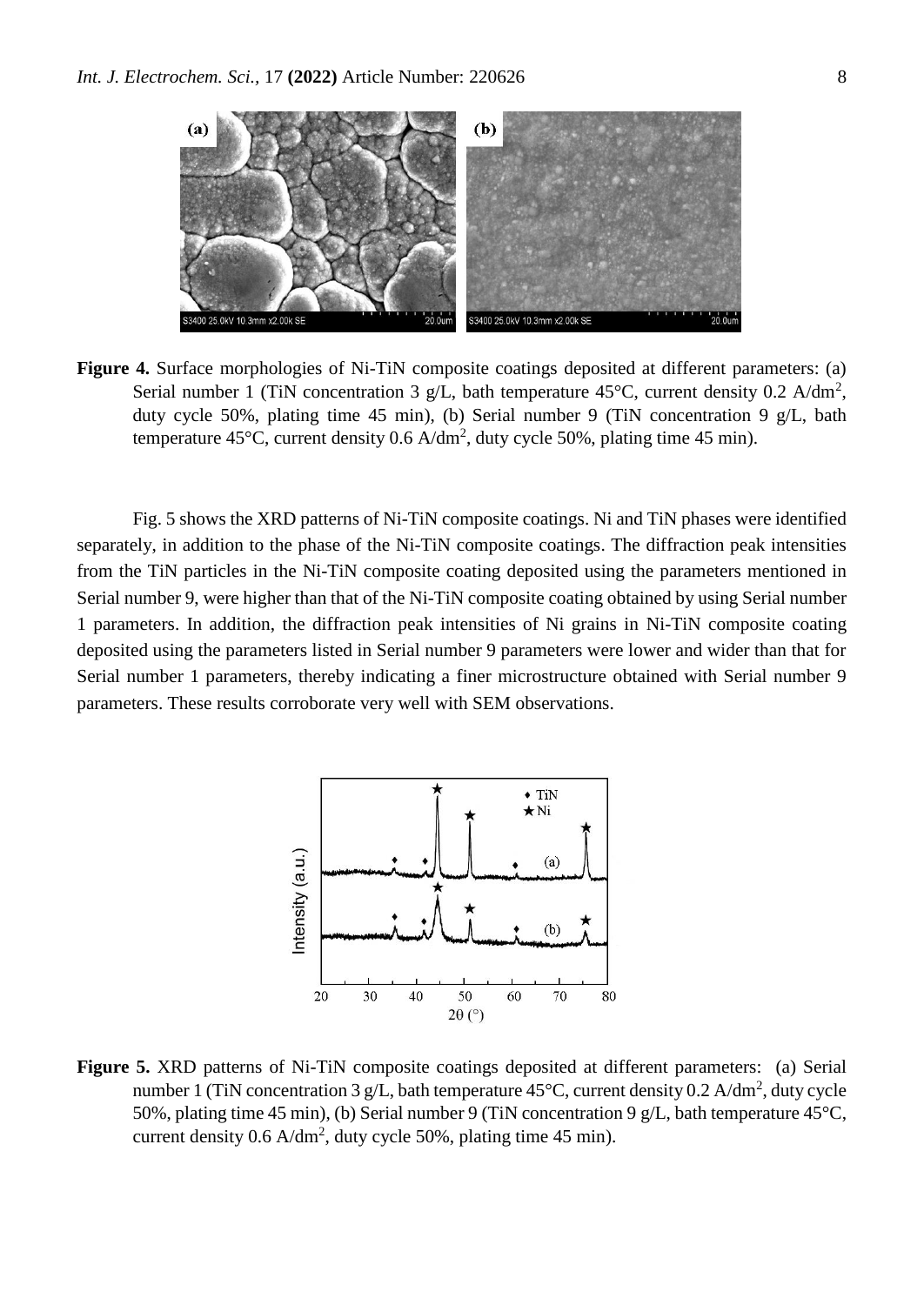Fig. 6 shows the SEM surface morphology of Ni-TiN composite coatings following corrosion. Obvious corrosion products were observed and large pits appeared on the surface of the Ni-TiN composite coating fabricated using a TiN concentration of 3 g/L, a bath temperature of 45°C, and a current density of 0.2  $A/dm^2$ . However, only a few corrosion products and pits emerged a TiN concentration of 9 g/L, a bath temperature of 45 $^{\circ}$ C, and a current density of 0.6 A/dm<sup>2</sup> was used in the coating process.



**Figure 6.** Corrosion morphologies of Ni-TiN composite coatings deposited at different parameters: (a) Serial number 1 (TiN concentration 3 g/L, bath temperature  $45^{\circ}$ C, current density 0.2 A/dm<sup>2</sup>, duty cycle 50%, plating time 45 min), (b) Serial number 9 (TiN concentration 9 g/L, bath temperature 45 $\rm{^{\circ}C}$ , current density 0.6 A/dm<sup>2</sup>, duty cycle 50%, plating time 45 min).



**Figure 7.** Polarization curves of Ni-TiN composite coatings deposited at different parameters: (a) Serial number 1 (TiN concentration 3 g/L, bath temperature  $45^{\circ}$ C, current density 0.2 A/dm<sup>2</sup>, duty cycle 50%, plating time 45 min), (b) Serial number 9 (TiN concentration 9 g/L, bath temperature 45°C, current density  $0.6$  A/dm<sup>2</sup>, duty cycle 50%, plating time 45 min).

Fig. 7 shows the polarization curves of the Ni-TiN composite coatings deposited at different parameters, and Table 4 presents the electrochemical corrosion data gathered from the potentiodynamic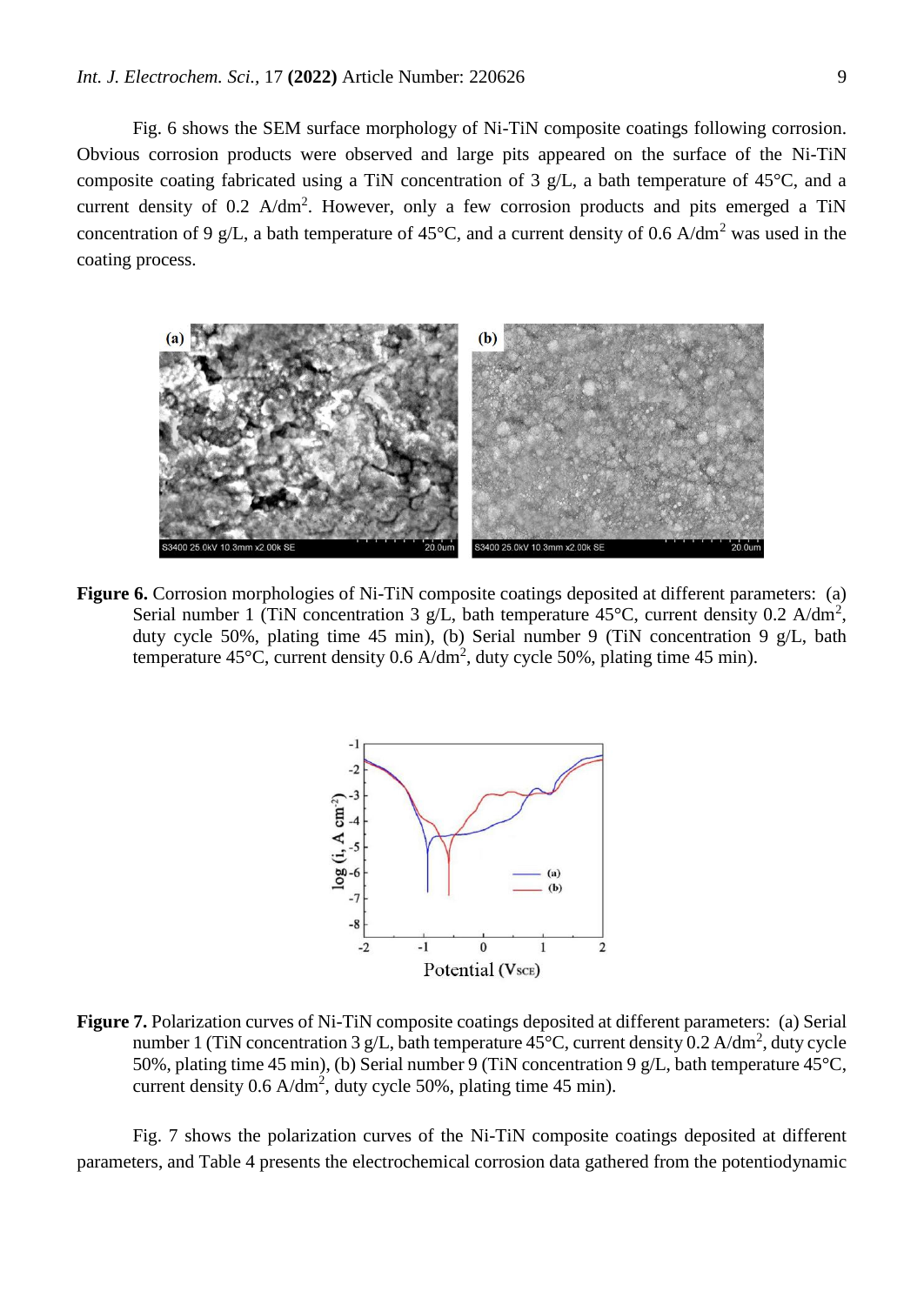polarization curves. The corrosion was strongest for Ni-TiN composite coatings obtained by using the parameters mentioned in Serial number 1, manifesting a corrosion potential of -0.925 V, whereas an outstanding corrosion resistance was observed when Serial number 9 parameters were employed in the process of coating.

The results presented here indicate that a fine and compact morphology of Ni-TiN composite coating, obtained by employing the parameters listed in Serial number 9, could effectively prevent the corrosion solution to invade the coating interior, thereby resulting in an improved corrosion resistance [15]. On the other hand, a rough structure of the coating leads to the corrosion solution easily entering into the interior of the nanocoating, thereby leading to an acceleration of the corrosion reaction which, in turn, is associated with poor corrosion resistance [16].

**Table 4.** Electrochemical corrosion parameters Ni-TiN composite coatings deposited at different parameters: Serial number 1 (TiN concentration 3 g/L, bath temperature 45°C, current density 0.2 A/dm<sup>2</sup>, duty cycle 50%, plating time 45 min), Serial number 9 (TiN concentration 9 g/L, bath temperature 45 $\rm{^{\circ}C}$ , current density 0.6 A/dm<sup>2</sup>, duty cycle 50%, plating time 45 min).

| Serial<br>number | Corrosion<br>current | Corrosion<br>potential |
|------------------|----------------------|------------------------|
|                  | $(\mu A/cm^2)$       |                        |
|                  | 52.491               | $-0.925$               |
|                  | 56.262               | $-0.593$               |

#### **4. CONCLUSIONS**

The main findings of this work can be summarized as follows:

(1) When 4 hidden layers were used in the RBF neural network, the total count of training steps was 3820. However, the training steps were respectively 4560 and 5000 when 3 and 5 hidden layers were used. Therefore, a total of 4 hidden layers of the RBF neural network result in optimum performance, with a total network structure of 3×4×1.

(2) The maximum and minimum errors of this neural network were 2.28% and 0.04%, respectively. This result demonstrated that the accuracy of the RBF neural network in predicting the corrosion rate of Ni-TiN composite coatings was exceptionally high.

(3) A flat, fine, and compact microstructure was observed for the Ni-TiN composite coating manufactured at a TiN concentration of 9 g/L, a bath temperature of 45°C, and a current density of 0.6  $A/dm<sup>2</sup>$ . The diffraction peak intensities of Ni grains in the Ni-TiN composite coating deposited using the parameters listed in serial number 9, were lower and wider than that for using Serial number 1 parameters.

(4) The corrosion of Ni-TiN composite coating obtained by using Serial number 1 parameters was the strongest with a corrosion potential of -0.925 V, whereas the corrosion observed when using Serial number 9 parameters was the lowest, suggesting an outstanding corrosion resistance in the latter